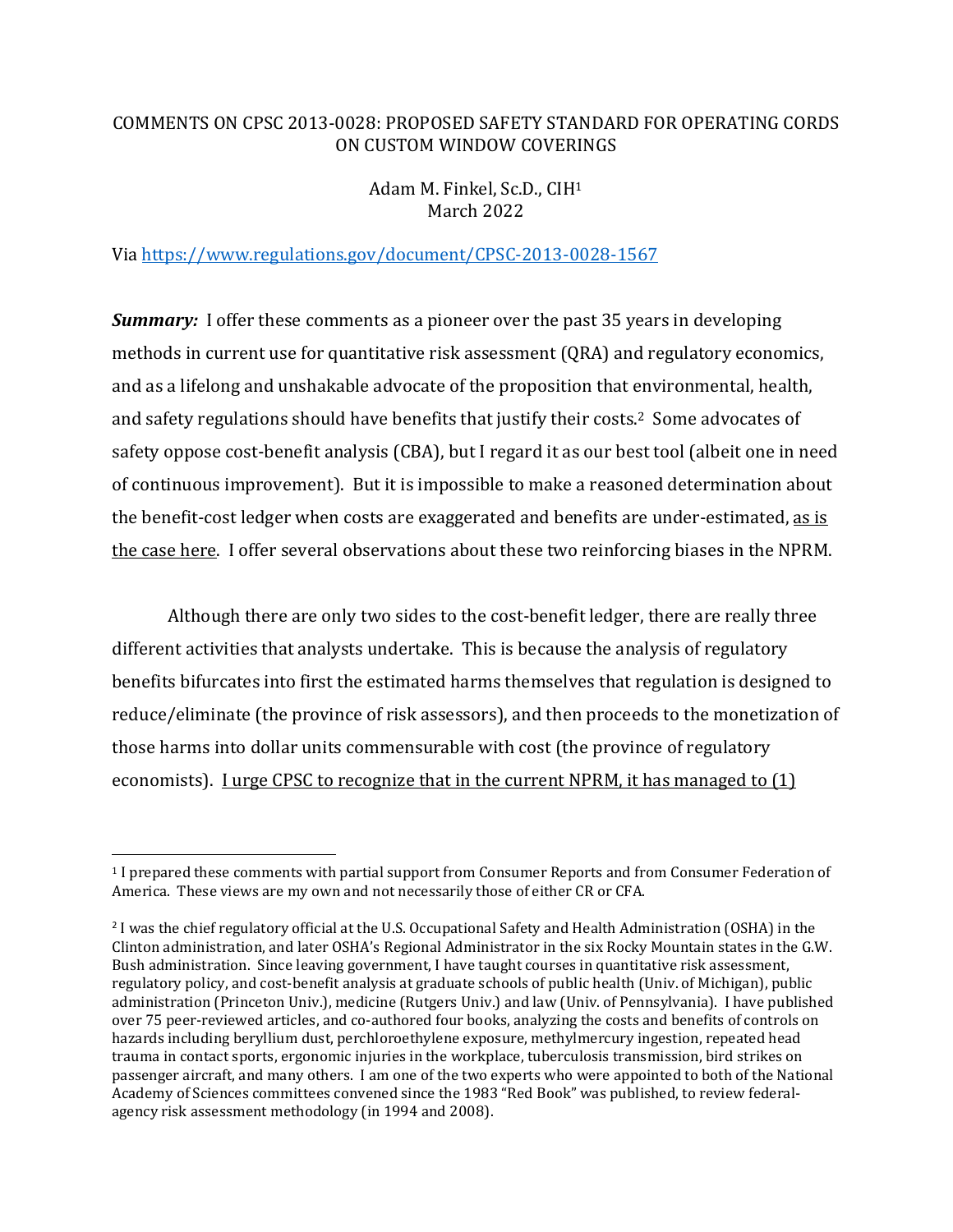# underestimate the harms, (2) under-value their monetary consequences, and (3) exaggerate the costs of improved safety, all at the same time.

*I believe that the benefits of this proposed rule exceed its costs, and that if CPSC improves its cost-benefit analysis (CBA), it will demonstrate this. But even if more reasonable estimates of cost and benefit still leave the revised comparison "too close to call," the Consumer Product Safety Act (Sec. 9(f)(3)(E)) makes clear than CPSC must find merely that the benefits of a rule "bear a reasonable relationship to its costs."* This is a more permissive standard than in the various Executive Orders for regulatory review, which apply to Cabinet agencies—these (e.g., EO 13563, and its predecessors EO 12866 and 12291) now require that agencies find that benefits "justify" (13563 and 12866) costs, which previously (12291) was the stricter verb "outweigh" costs. In contrast, "a reasonable relationship to" clearly anticipates situations where costs exceed benefits, but where a regulation is warranted or required because CPSC and affected stakeholders rationally regard the benefits as worth reaping even if greater costs might be imposed.

There are various ways in which a given amount of benefits might "justify" a somewhat larger cost (again, "justify" is not in fact required for CPSC). In particular, distributional concerns might dictate that a slightly "inefficient" outcome might promote equity to such an extent that the regulation is more than "reasonable." Or, consideration of uncertainty on both sides of the ledger might dictate that although *the expected net benefit*  is numerically negative, the portion of the uncertainty distribution where net benefits are much larger than expected (i.e., where benefits are higher than expected and costs lower than expected) outweighs the rest of the uncertain outcomes. Finally, *quantitative CBA estimated at the population level must sometimes yield to common sense at the individual level: diffuse and* de minimis *costs simply should not supersede concentrated and lifechanging risk reduction benefits.*

Here I will assert and show that all three of these ways in which a revised CBA (even if it is found to have expected total costs somewhat greater than expected total benefits)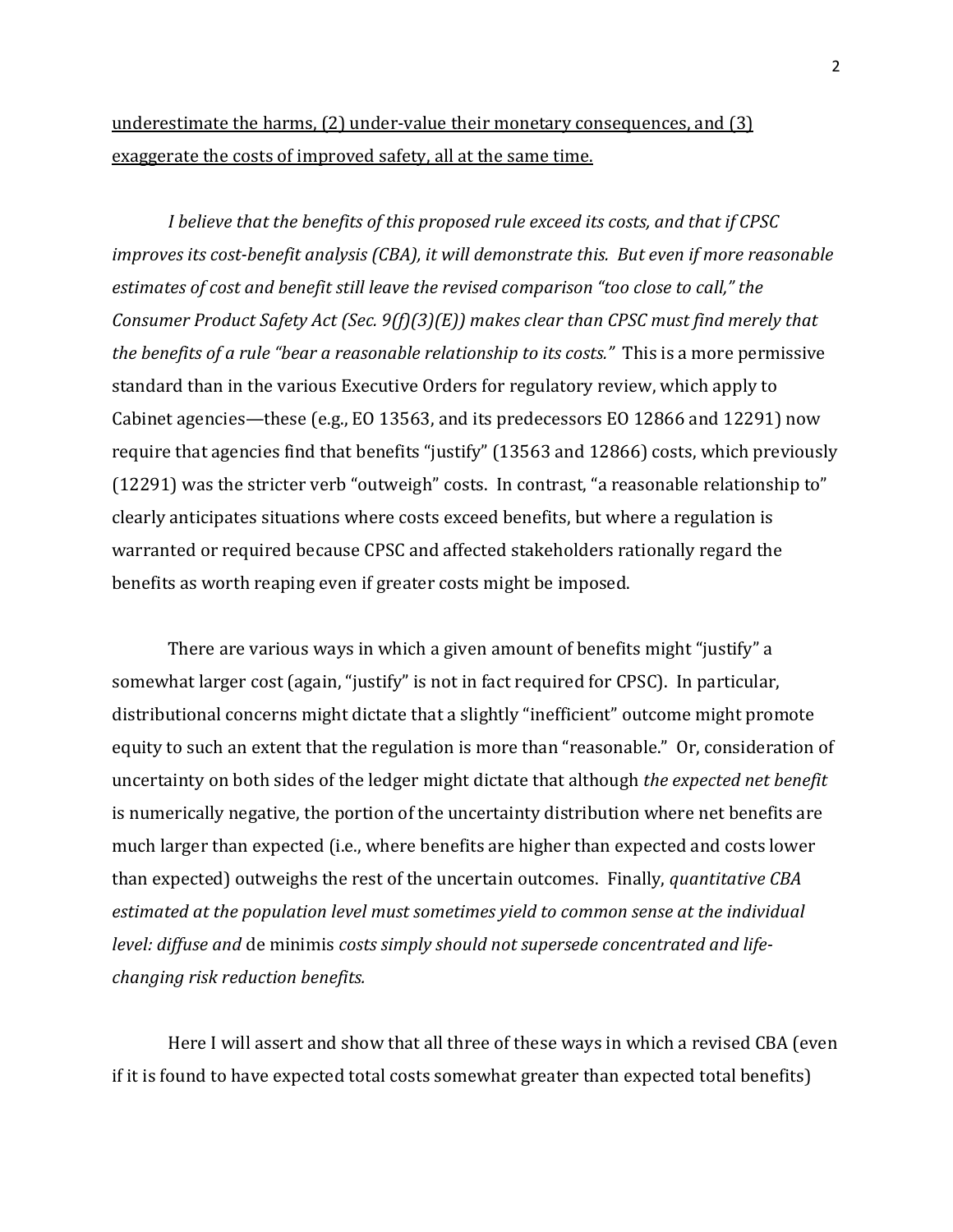can and should still be considered to favor promulgation, in fact apply to this rule and this analysis.<sup>3</sup>

#### *1. Benefits are Under-Estimated:*

It is baffling to me that CPSC provides only a (maximally) overconfident point estimate of the annual number of fatal and non-fatal injuries caused by window cords, when its own guidance, as well as peer-reviewed studies, use the same primary data and properly include the uncertainty in the estimation! As CPSC knows as well as anyone (Schroeder and Ault, 2001), the NEISS dataset only enumerates injuries from approximately 100 hospitals, leaving more than 5,000 other hospitals' experience uncounted. This kind of sampling frame is completely reliable, and (perhaps with minor adjustments for hospitals who enter and leave the sample over time) the *central estimate* of the number of injuries nationwide can be derived by "scaling up" the sample to the population.

But each scaled-up estimate is surrounded by statistical uncertainty, which CPSC has elucidated in the past but fails utterly to do here. Schroeder and Ault 2001 provide various formulae and bootstrap methods to estimate the width of the confidence interval containing the true value of the national injury toll, and Onders et al. (2018) show clearly how wide this interval actually is given the ratio of the number of sampled hospitals to the total. Table 1 in Onders et al., for example, estimates 271 fatal injuries over a 26-year period, an annual estimate of 10.4 fatalities that is very concordant with the 9/year estimate in this NPRM. *But Onders et al. estimate that we cannot rule out with 95% confidence that there in fact were as many as 567 fatalities over that same period,* **for an annual rate of nearly 22 fatalities/yr., more than twice the CPSC central estimate.** 

<sup>&</sup>lt;sup>3</sup> In these comments, I will parse benefits and costs according to what many experts consider the most logical schema: rather than defining benefits as "all the good things on either side of the ledger" and costs "all the bad things," I regard the "benefits side" as containing positive *and negative* effects on human welfare with regard to goods not traded in markets, such as longevity, quality of life, and the like. For example, if a regulation reduced one safety risk but increased another, the latter effect would be a "negative benefit," not a "cost." Everything else goes on the "cost side," which contains negative *and positive* effects on welfare with regard to goods that are traded in markets. For example, if a regulation reduces the expected number of product recalls, that is a "negative cost" to manufacturers, not a "benefit." Choosing one way to parse over another has no effect on the net amount of [benefit minus cost], but it can make the comparison more clear.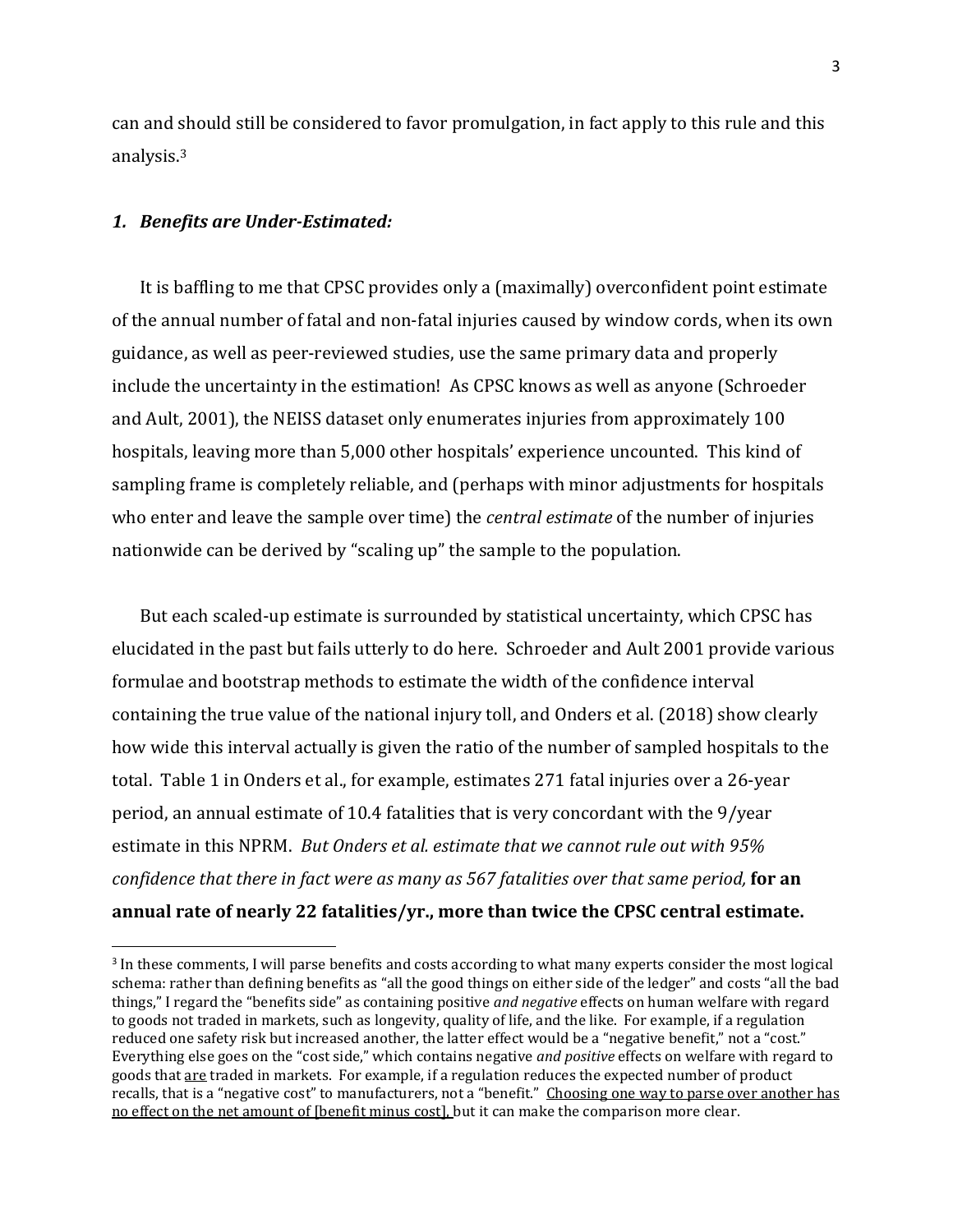CPSC's *own* Information Quality Guidelines (https://www.cpsc.gov/Research--

Statistics/Information-Quality-Guidelines) promise that the Commission will specify "each appropriate upper-bound or lower-bound estimate of risk" in addition to the centraltendency estimate, and yet this NPRM acknowledges no uncertainty in risk whatsoever. *This is a fundamental deficiency that must be corrected.* It is even more curious that CPSC here has provided a confidence interval on cost; this part of its analysis actually goes beyond (in a good way) standard regulatory practice (Finkel, 2014), given that regulatory economists have generally lagged decades behind their colleagues in risk analysis in presenting estimates with their uncertainties highlighted. I don't believe I've ever seen a Regulatory Impact Analysis (RIA) that contains confidence intervals for cost but merely a point estimate for risk; the obverse is the usual case.

Once (I hope) CPSC computes the uncertainty bounds on the number of each major injury type, CPSC should understand that for decades, U.S. federal regulatory agencies have routinely (and without much controversy) used upper-bound estimates of risk in preference to central-tendency estimates thereof. For example, all of EPA's "unit risk factors" that determine the estimated risk of a carcinogenic air or water pollutant at a specific concentration are openly designed to be "plausible upper bounds"—EPA and other agencies essentially use the 95th percentile upper confidence limit on the cancer response observed in small groups of laboratory animals to fit the dose-response function, which is exactly analogous to accounting for the possible underestimation of the injury count inherent in the NEISS sampling frame.<sup>4</sup> No less an authority than the U.S. Supreme Court has approved of this practice, in the one major opinion in which it delved into the mechanics of QRA: in its 1980 remand of the OSHA benzene regulation, the Court required OSHA to use QRA, but explicitly stated that "so long as they are supported by a body of reputable scientific thought, the Agency is free to use conservative assumptions in interpreting data… risking error on the side of overprotection rather than underprotection" (Industrial Union Dept., AFL-CIO *v.* American Petroleum Institute, 448 U.S. 607).

<sup>4</sup> Of late, EPA has been moving towards a "benchmark concentration" approach to cancer risk assessment, and for this it uses the *lower* bound of the concentration associated with a given probability of harm, which is exactly the same approach to precautionary interpretation of uncertainty as it used with the prior approach.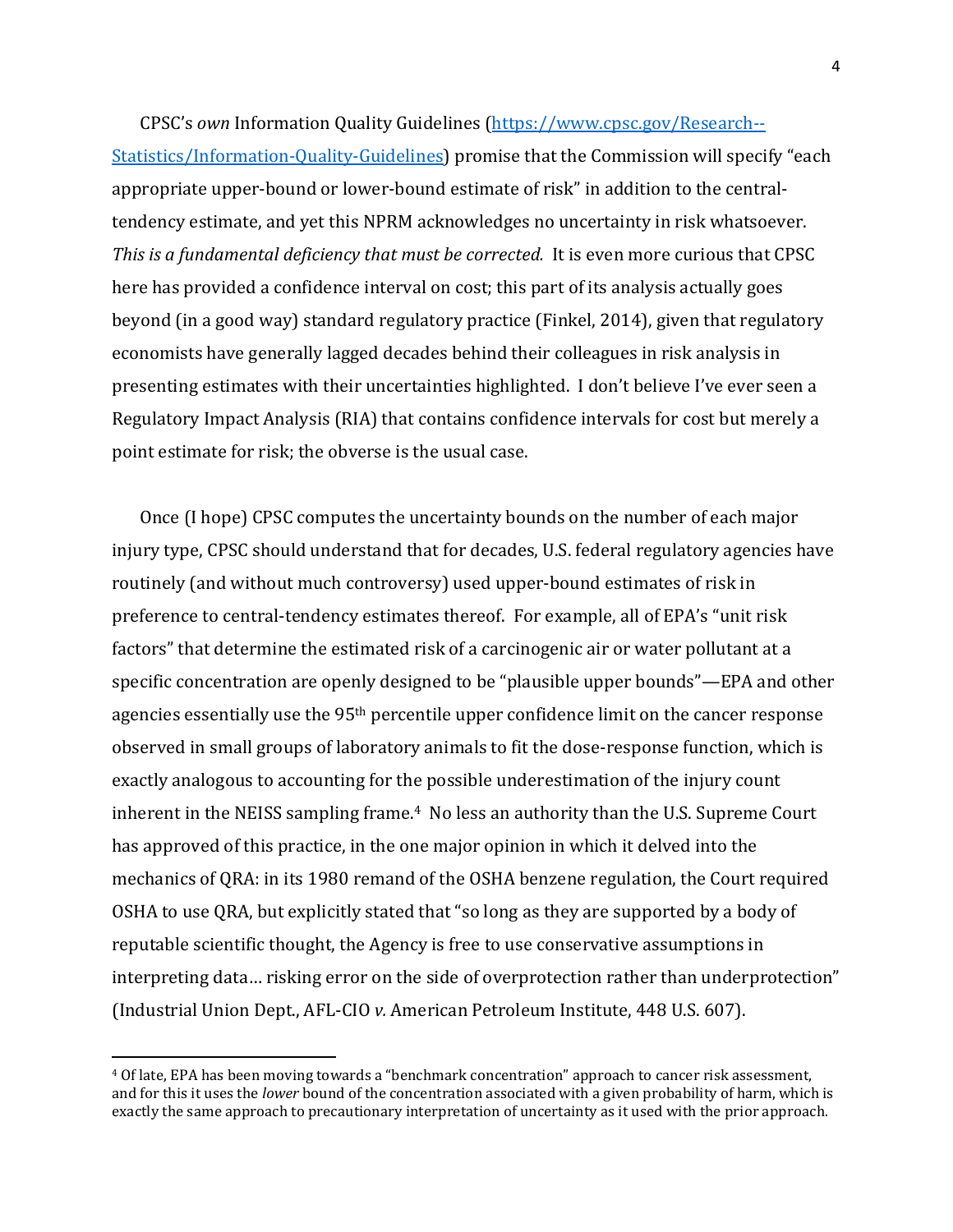*I therefore recommend strongly that CPSC use for benefits-valuation purposes plausible upper-bound estimates of fatal and non-fatal injuries derived from an improved analysis of the NEISS data.* Doing so would not have CPSC placing a "thumb on the scale;" rather, it would acknowledge that analytic errors that result in needless human suffering (ignoring the upper half of the uncertainty range for harm) are more dire than errors that result in needless expenditures on safety (ignoring the lower half of the range). There is a large body of literature supporting the use of "conservative" estimates of risk as a cornerstone of rational and humane risk management (e.g., National Research Council, 1994; Hattis and Anderson 1999; Stirling and Gee 2002). According to the Onders et al. analysis, this one improvement would *more than double* the estimated benefits of the Window Coverings rule.

## *2. Benefits are Under-Valued:*

• In its RIA, CPSC uses a standard estimate for the "value of a statistical life" (VSL)—\$9.2 million—but also estimates the benefits of the rule using a higher estimate of \$27.6 million (three times the standard amount) to account for the special value society may place on the life of an infant or very young child. Over the last ten years, I have led two National Science Foundation projects intended to improve the way regulatory agencies value life-prolonging benefits, with special emphasis on designing experiments to measure the altruism components that standard VSL studies assiduously remove from consideration. I have no doubt that the \$9.2 million or similar VSL figures underestimate the value of averting an infant/child fatality. But the studies CPSC cites for multiplying the VSL by a factor of 3 (87 *Federal Register,* p. 1045) do not fully capture the kind of underestimation here. Most of the underlying studies that show a 2- to 3-fold increase in "child VSL" (see, e.g., Robinson et al. 2019) actually elicit from parents their willingness to pay for an *annual* risk reduction of X chances per 100,000 that might begin early in the life of their infant and continue for decades. In other words, the willingness is to pay for a lower *continuing* probability of a fatality that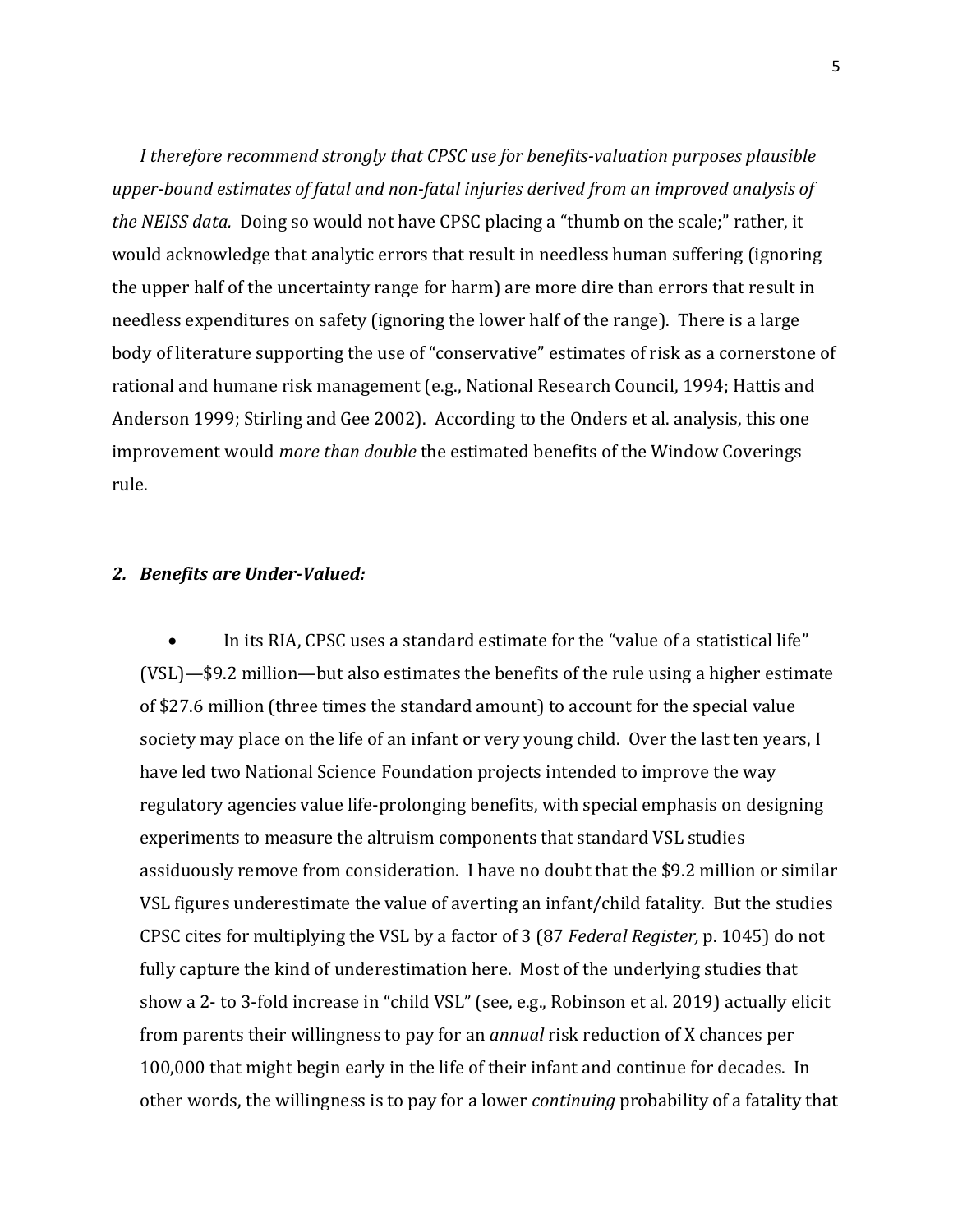could manifest itself in the death of a child, but would more likely come to pass when the child was older. In contrast, the tragic eventuality here by definition would occur *to* an infant or very young child, not merely involve a risk that would accrue *beginning* in infancy. In the absence of sufficient research to estimate the VSL for acute fatal injury to infants and young children, CPSC should supplement its benefits estimate per fatality with one that makes use of the literature estimating the value of a *year of potential life lost* (YPLL). CPSC should consider the effect on the benefit-cost comparison of valuing an infant or young child fatality at approximately 80 times the value of a YPLL, as U.S. life expectancy is now approaching 80 years. HHS's Guidelines for Regulatory Impact Analysis (2016) recommend a value of \$490,000 per life-year extended, which would yield a value of **\$39.2 million per infant's/child's life** prolonged by safer window cords. I note also that because these fatalities by definition occur within a very few years of the expenditure that CPSC is estimating the willingness to pay for, we have in effect an annual stream of costs whose benefits accrue nearly simultaneously. Thus, there is no bias introduced by discounting future costs and future benefits at the same rate, a concern that might apply if each year's costs were used to purchase benefits that might not accrue until decades later. Finally, I emphasize that I am encouraging CPSC to consider YPLL as a reasonable complementary measure of VSL for infants and young children, but I do *not* encourage CPSC or other agencies to use YPLL measures so as to ascribe less than one standard VSL to fatalities that would occur to very old people (Simon et al 2019). I see no inconsistency here, as we already have ample statedpreference results that support the use of the standard VSL for the elderly, but lack such data for acute injuries to infants and young children that arguably deserve a premium above the valuation we give to any other premature death.

• CPSC should also reconsider how it valuates injuries from window cords, to incorporate more of the spectrum of consequences from known incidents. The CPSC estimate of \$50,300 (on average) cost per injury purports to quantify both direct costs and the additional costs of pain and suffering (based on jury awards), but it seems that this average estimate fails to account for the long right-hand tail of the distribution of costs. According to the National Safe Kids Campaign (2004), "[t]he total cost of a single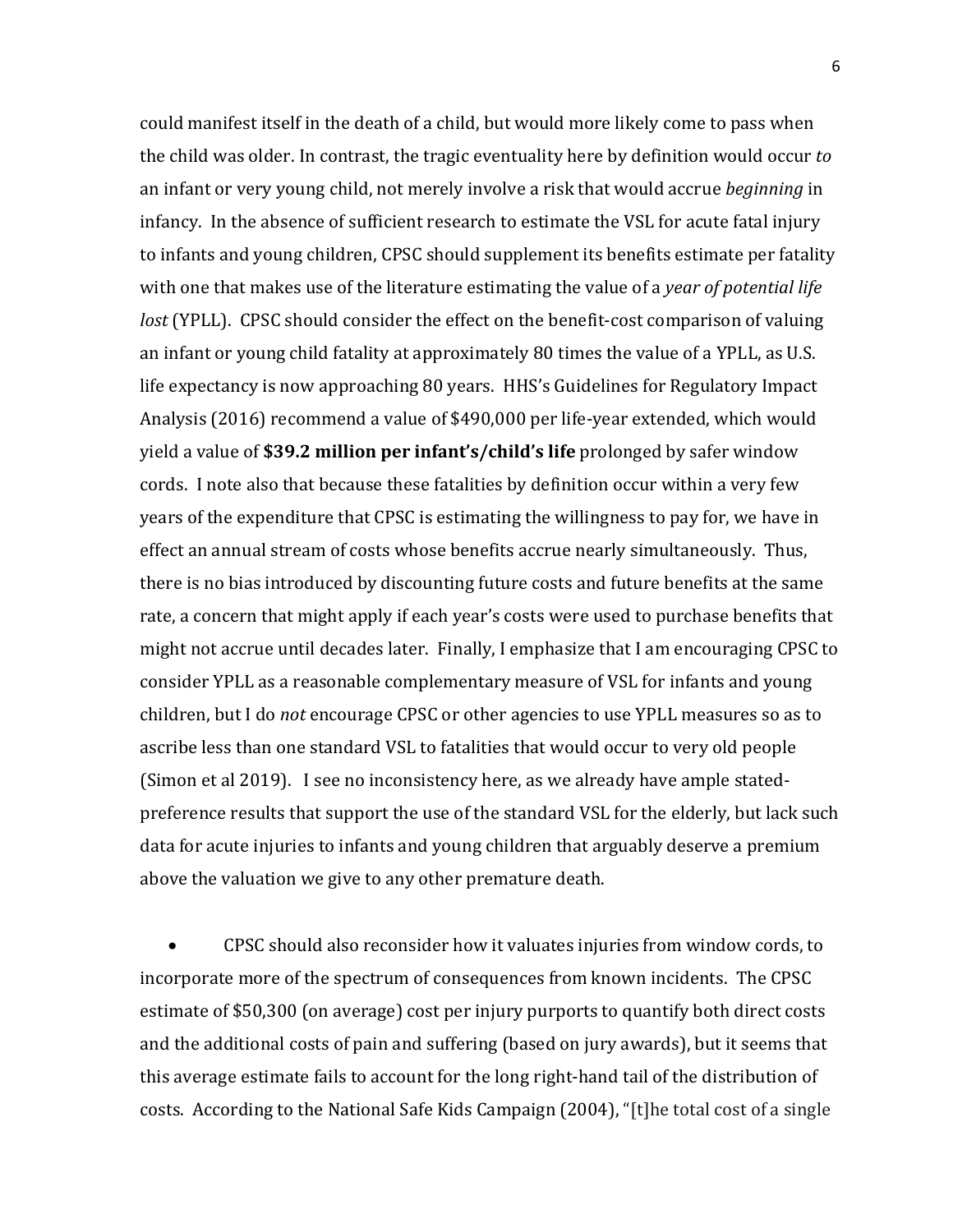near-drowning that results in brain injury can be more than \$4.5 million." This type of injury, therefore, can result in direct costs (not including pain and suffering) that are more than *ten times greater* than the highest single estimate in the CPSC Injury Cost Model (CPSC 2021, p. 169). At a minimum, CPSC should separate its estimates for injuries that do and do not cause brain damage, and sum the (weighted) average costs for each.

• CPSC should estimate the value of avoiding parental grief (van den Berg et al., 2012; Holland, 2014) and add it to the value of the averted fatalities themselves. I have no expertise in this matter, but I do call your attention to the van den Berg et al. study, which found that each parent whose life was changed by the death of a young child had an income trajectory that was depressed by an average of \$2,600 per year. Assuming a 3% discount rate and a 30-year time horizon, this direct loss of income would amount to over \$100,000 per couple. Obviously, this is a quantifiable disbenefit, but the nonquantifiable effects of grief would likely be more salient, as this quote from Holland 2014 indicates: "Despite the passage of time and renewed interest in living, the loss of a child is a constant part of the whole person. All of the parents indicated that there is no 'getting over' the death of a child… You know you always have this hole that you can't fill – as far as things being better, the pain is not so severe – but it's always there."

• CPSC should incorporate an estimate of the benefit of reducing/eliminating "near misses" from window-cord incidents that are observed and rectified before any injury or fatality occurs. These are currently not counted at all in the benefits estimation, but clearly these events take a toll on the welfare of parents.

• Finally, CPSC should consider estimating (or adding to the litany of benefits that are unquantifiable but part of the "reasonable relationship to costs") the value of safer window coverings as an "experience good" (Sunstein 2019). As Prof. Sunstein (the OIRA administrator from 2009-12) observes, a feature like an automobile backup camera might not only have safety benefits, but might involve "changes in tastes and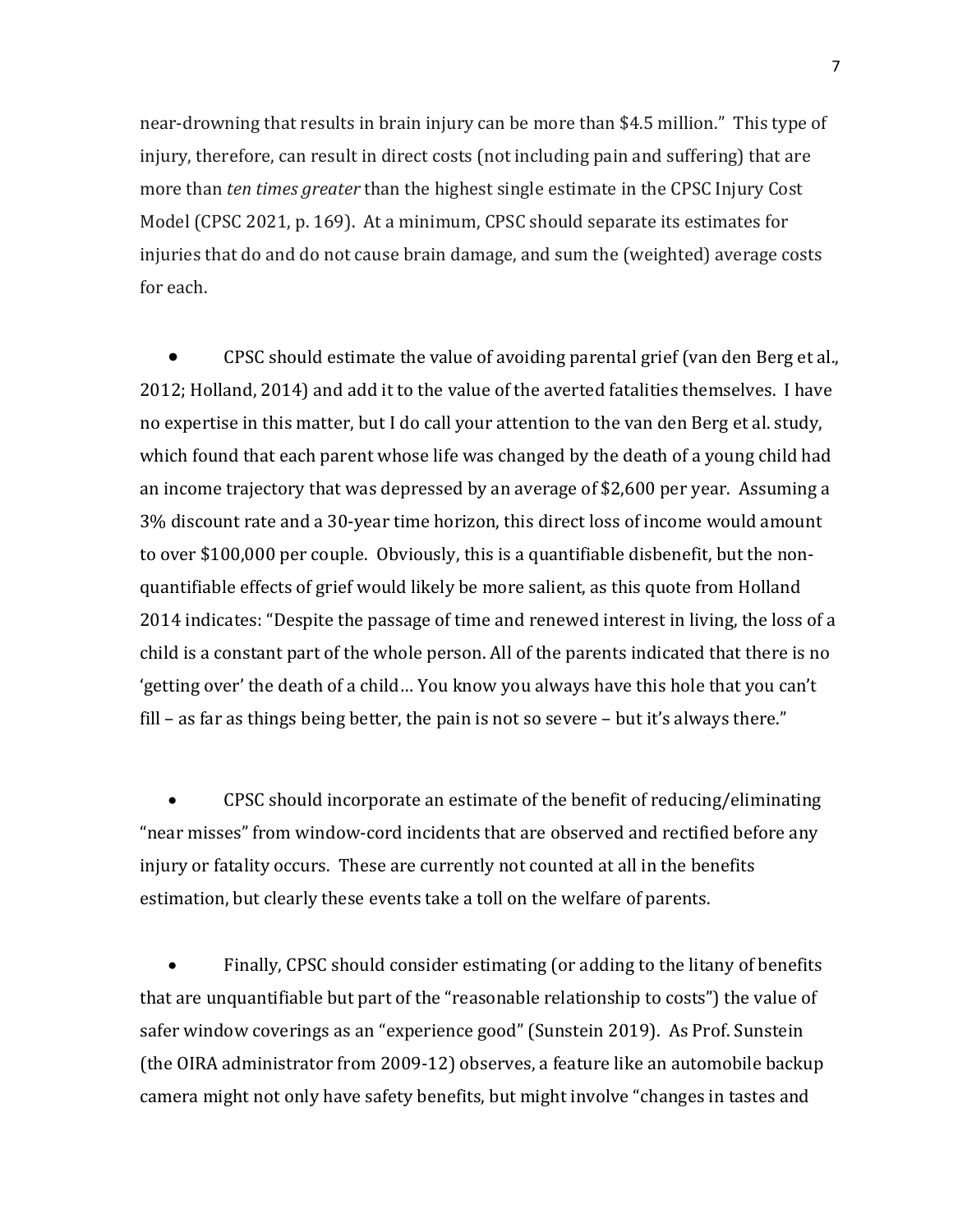values, which are endogenous to experience. After using a product, people's tastes might shift, not only because they know something they did not know before (beliefinduced preference change), but also because they end up developing altogether new likes and dislikes." He concludes that "under imaginable assumptions, experience goods provide a plausible ground for regulation on social welfare grounds, and that rearview cameras appear to be a case in point."

### *3. Costs are Over-Estimated:*

• There is a large and ever-growing literature (see, e.g., p. 110 in Finkel 2014 and accompanying footnotes/references) attesting to the common-sense observation that estimates of the cost of complying with environmental/health/safety regulations made before promulgation are generally, and sometimes grossly, exaggerated when compared to realized costs after promulgation. Putting aside the obvious possibility that regulated industries have an incentive to provide inflated cost figures, in order to skew the cost-benefit comparison and perhaps escape regulation altogether, case after case of *post hoc* cost accounting reveals that compliance simply becomes more efficient and cheaper due to technological learning, economies of scale (which can't be manifest in pre-regulatory unit cost estimates), and other factors. Sometimes these overestimates can be quite significant; just last month, for example, EPA stated (EPA 2022, at page 7651) that it believes that in hindsight, its 2011 Regulatory Impact Analysis for the costs of Mercury and Air Toxics Standards for coal- and oil-fired electric utility plants "may have overestimated annual compliance costs by approximately \$7 billion." Given that the prior estimate was \$9.6 billion annually, this overestimation was, one might say, monumental in size, and it makes one wonder how many EPA regulations that appeared to have failed a cost-benefit test actually would have done much more good than harm had any reasonable estimate of cost been offered during notice and comment. While there is no universally-accepted method for anticipating the degree of overestimation in *ex ante* cost estimates, EPA (2010 and 2016) has used a two-part correction: it has recommended that (1) estimates of future costs should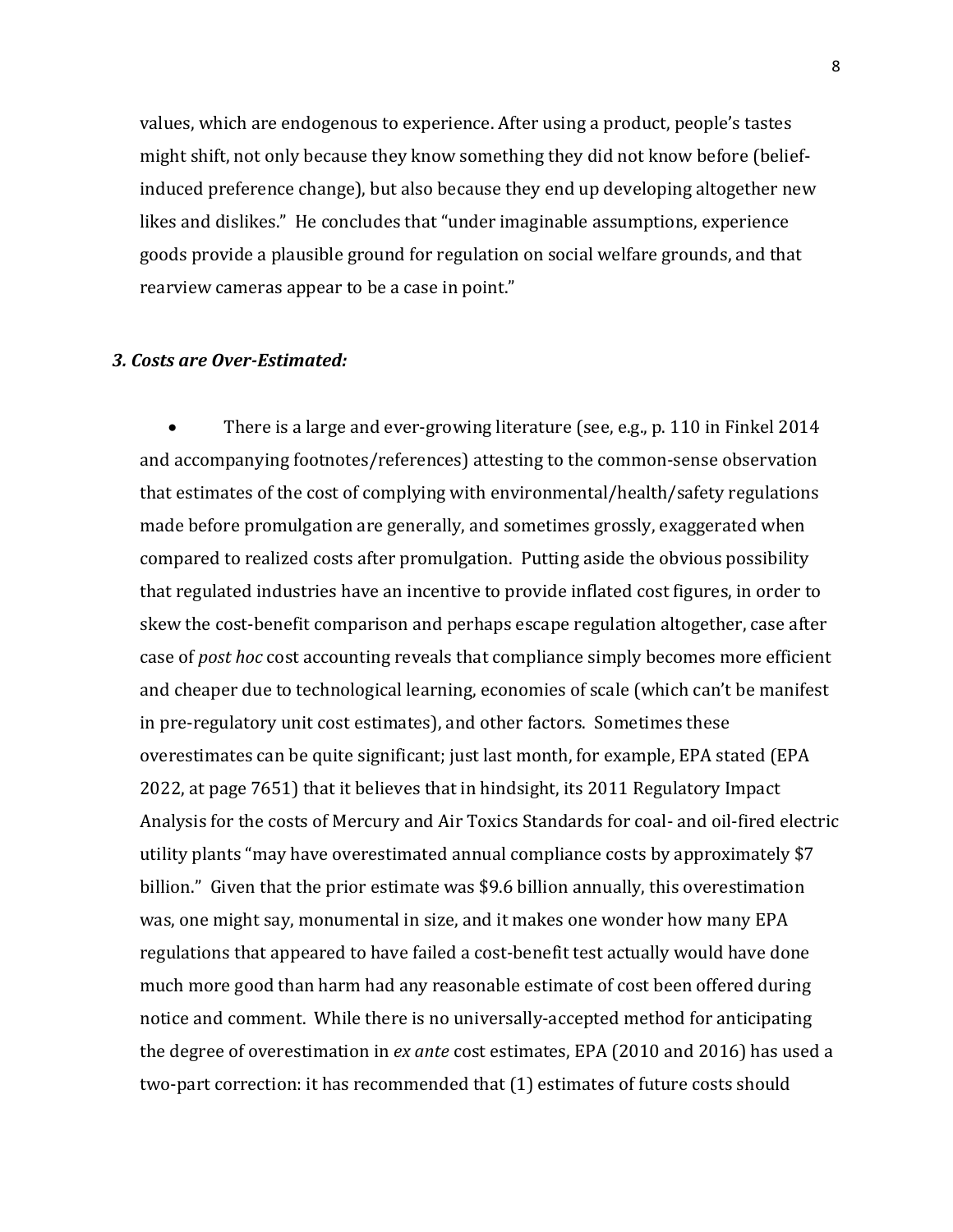decrease by 20% after the first two years of implementation, due to "volume-based learning," and an additional 20% after the fourth year, after which time economies of scale are assumed to have been fully realized; and (2) estimates should decrease by an additional 3% each year for the first five years, to reflect "time-based learning." I urge CPSC to apply decrements such as these to try to account for some of the inherent overestimation in its cost estimates.

• CPSC should estimate, and subtract from its total cost estimate, the expected savings to manufacturers resulting from fewer product recalls and tort liability actions, thanks to the safer products required under this rule.

#### *Conclusion—Risk-Benefit Decisionmaking:*

 In my opinion, even the CBA in the NPRM, with its exaggerated costs and underestimated benefits, evidences a "reasonable relationship" between the two sides of the ledger. Even before correcting any of the biases mentioned in these comments, any credible uncertainty analysis on the benefits side will demonstrate that the confidence intervals for benefit and for cost *overlap,* which is one of the conditions under which the two sides of the ledger clearly can be deemed "reasonably related."

 A second argument for the cost-benefit relationship here being eminently reasonable comes from my former agency (OSHA), which, like the CPSC, operates under a statute that does not force it to do quantitative cost-benefit balancing and find that the quantity [costs minus benefits] has a positive numerical sign. I've already mentioned the 1981 *Benzene* case, in which the Supreme Court gave its approval to OSHA regulations that would reduce a "significant" risk to employees. The parallel case, decided later in 1981, is the *Cotton Dust* case (American Textile Manufacturers Institute v. Donovan, 452 US 490), in which the Court ruled that an OSHA standard is not "economically feasible" unless OSHA can show that the regulated "industry will maintain long-term profitability and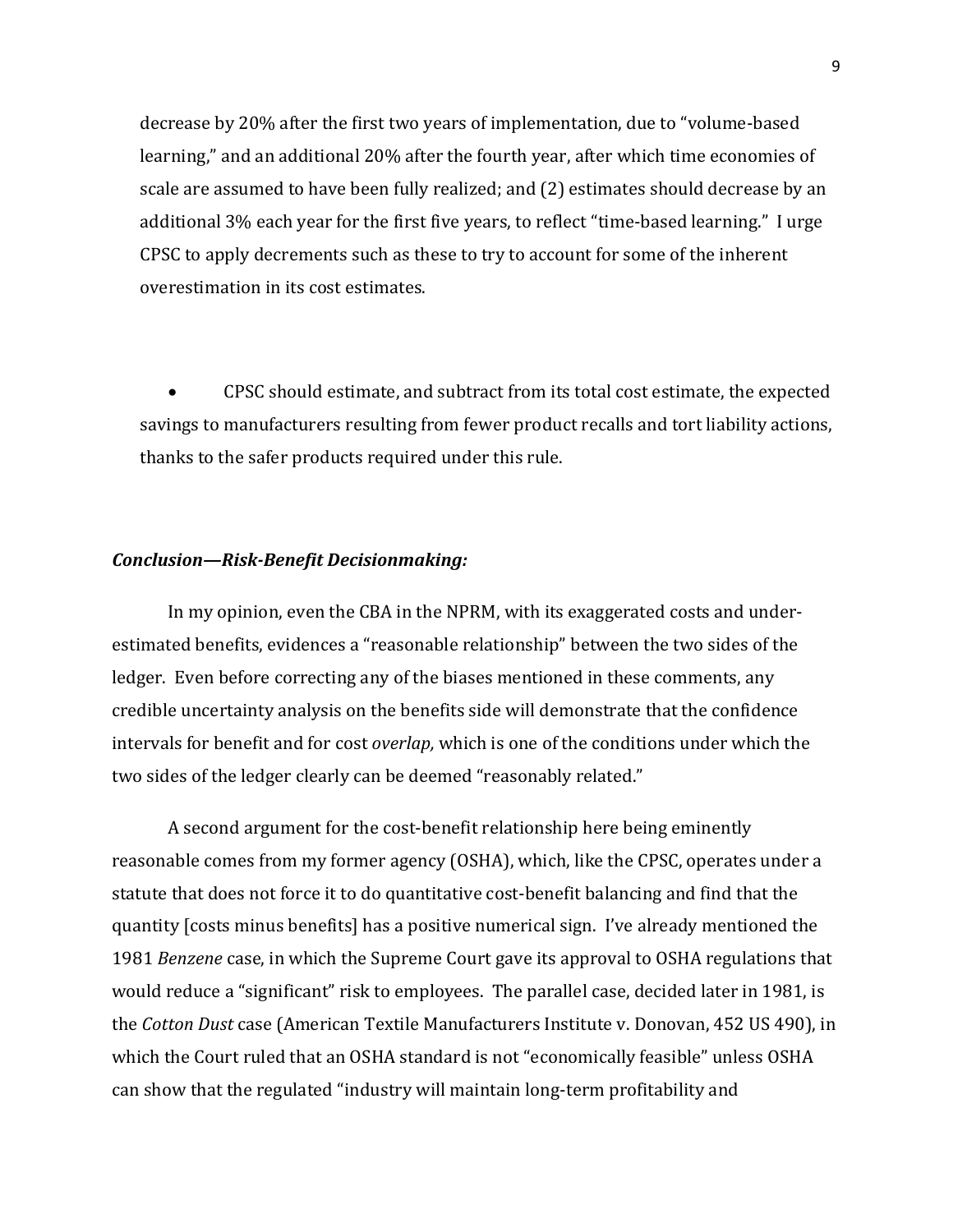competitiveness." So reading the cases together, the Supreme Court has interpreted the Occupational Safety and Health Act to require a *kind* of CBA that doesn't require numerical subtraction, but is still a cost-benefit test: if OSHA can eliminate a significant risk without threatening the competitive structure of an industry sector, it has *de facto* required controls that do more good than harm, and pass a cost-benefit test.

*CPSC is proposing the same kind of cost-beneficial intervention here:* there is no question that the risk to young children is significant, and I have seen no evidence or argument that the price increases that will accompany the rule in any way threaten the long-term profitability of the sector as a whole. Again, I believe the proposal passes a quantitative cost-benefit test, but I'm suggesting here that it also passes the more-goodthan-harm test the Supreme Court imposed upon OSHA.

 Finally, I offer one other argument why the benefits of this rule (even before CPSC considers uncertainty, various non-quantified but important benefits) justify their costs (even before CPSC considers the exaggeration of cost inherent in its current analysis). For decades, scholars and practitioners have recognized the notion of *de minimis* risk probabilities of *individual* harm that are so low that no combination of them can or should add up to measurable harm to the population. For example, EPA would never regulate a pollutant that posed an excess lifetime risk of 1 chance in 2 million to every U.S. citizen—it is below the lowest benchmark for *de minimis* risk (10-6) any agency considers. This is so even though 330 million of these tiny increments of risk could be construed as causing about 2.4 "excess deaths" per year nationwide (330 million divided by 2 million, divided by 70 years), and even though these "statistical fatalities" could be valued at about \$24 million annually using the standard VSL.

 But in order to accept that some risks are "too small to matter," we must also acknowledge that some *costs* must also be *de minimis.* Economists universally agree that income exhibits decreasing marginal utility (Cranor and Finkel, 2018), which is just another way of observing that at some point, trivial marginal costs can be "rounded down to zero" and not summed so as to give the appearance of being large at the population level merely because they affect large numbers of citizens. In this case, the CPSC rule would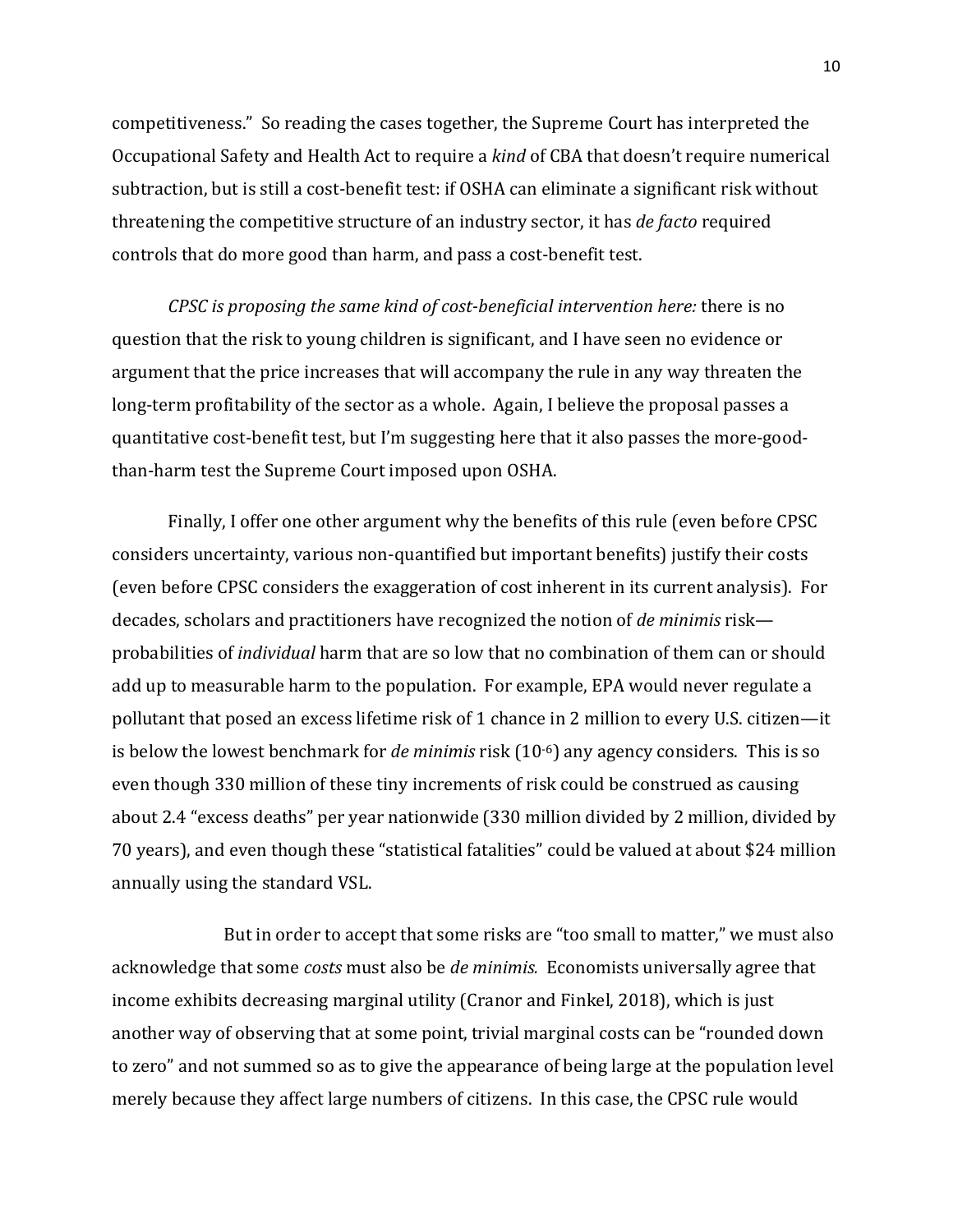impose costs upon *far more citizens than the number who will benefit from it.* This is a feature of a regulation of this kind that mitigates in favor of it passing a cost-benefit test, simply because *concentrated risks can clearly be viewed as outweighing diffuse costs.* Here, on the cost side, CPSC estimates there are about 140 million window coverings purchased each year, which I believe implies there are tens of millions of individual consumers who would be affected by the higher prices resulting from the rule. Even if each purchaser bought 7 coverings at a time on average (that is, 20 million consumers), the total national cost of roughly \$250 million/yr. would comprise many increments of \$12.50 per year per person. Arguably, this cost is *de minimis* to anyone who bears it; the average driver buys about 500 gallons of gasoline per year, so a \$12.50 annual increment is equivalent to the price at the pump rising by 2.5 cents/gallon. A "shock" that caused the pump price to rise from (say) \$3.10 to \$3.13 would, I suggest, not be felt by any consumer.

But on the "risk side," a maximum of about 3.5 million couples (the parents of the 3.5 million babies born each year) will experience risk reduction from the rule, which means that the benefits will be divided among fewer persons, making each one greater. Even considering only fatalities (not the larger number of serious injuries), with about 10 annual infant/child fatalities nationwide, the annual risk to each couple is about 1 in 350,000, which is substantially greater than the 10-6 (per *lifetime*) risk EPA and other agencies consider significant. So another way to express the concentrated-versus-diffuse nature of this regulation is that "only on the benefits side of the ledger are there any effects on welfare, positive or negative, that exceed *de minimis* amounts."

To conclude, this CPSC rule, suitably revised in accord with some or all of the suggestions herein, passes a strict cost-benefit balancing test, amply passes a "reasonable relationship to" test, and fundamentally promotes equity, because it imposes trivial costs upon the many for the sake of avoiding the ultimate tragedy to befall the few.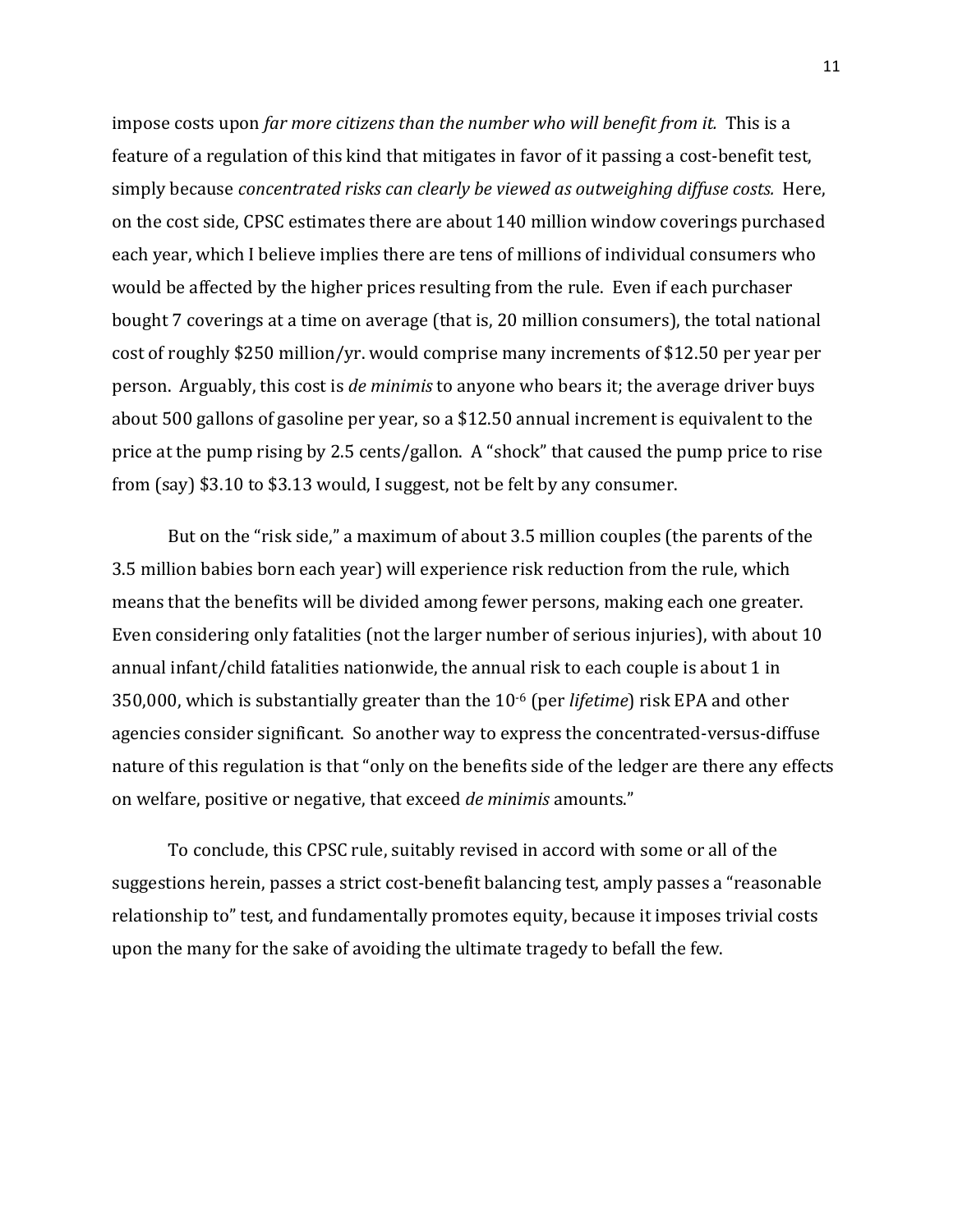## REFERENCES

Consumer Product Safety Commission (2021). Briefing package for Commissioners, October 6, 403 pp., available at https://www.cpsc.gov/s3fs-public/NPRs-Add-Window-Covering-Cords-to-Substantial-Product-Hazard-List-Establish-Safety-Standard-for-Operating-Cords-on-Custom-Window-Coverings-updated-10-29-2021.pdf?VersionId=HIM05bK3WDLRZrlNGogQLknhFvhtx3PD.

Cranor, Carl F., and Adam M. Finkel (2018). "Toward the Usable Recognition of Individual Benefits and Costs in Regulatory Analysis and Governance." *Regulation and Governance*, **12:**  131-149, https://DOI:10.1111/rego.12128.

Finkel, Adam M. (2014). "The Cost of Nothing Trumps the Value of Everything: The Failure of Regulatory Economics to Keep Pace with Improvements in Quantitative Risk Analysis." *Michigan Journal of Environmental and Administrative Law*, **4(1):** 91-156.

Hattis, Dale, and Elizabeth L. Anderson (1999). "What should be the Implications of Uncertainty, Variability, and Inherent 'Biases'/'Conservatism' for Risk Management Decision-Making?" *Risk Analysis,* **19(1):** 95-107.

Holland, Lauren (2014). *Lost but Never Forgotten: The Voices of Bereaved Parents of Vulnerable Road User Fatalities.* Master's thesis, California State University, 66 pp.

Industrial Economics, Inc. (2018). *Valuing Reductions in Fatal Risks to Children.* Report to CPSC, 45 pp.

National Research Council (1994). **Science and Judgment in Risk Assessment.** National Academy Press, Washington, DC. See esp. Appendix N-1, "The Case for 'Plausible Conservatism in Choosing and Altering Defaults."

National Safe Kids Campaign (2004). *Clear Danger: A National Study of Childhood Drowning and Related Attitudes and Behaviors .* 16 pp., April 2004, available at https://corpslakes.erdc.dren.mil/employees/watersafety/pdfs/2004%20National%20Stu dy%20of%20Childhood%20Drowning%20&%20Related%20Attitudes.pdf.

Office of the Assistant Secretary for Planning and Evaluation, HHS (2016). *Guidelines for Regulatory Impact Analysis.* 95 pp.

Office of Transportation and Air Quality, U.S. EPA, and National Highway Transportation Safety Administration (2010). *Final Rulemaking to Establish Light-Duty Vehicle Greenhouse Gas Emission Standards and Corporate Average Fuel Economy Standards: Joint Technical Support Document.* EPA-420-R-10-901, April 2010, 215 pp.

Office of Transportation and Air Quality, U.S. EPA (2016). *Cost Reduction through Learning in Manufacturing Industries and in the Manufacture of Mobile Sources.* EPA-420-R-16-018, November 2016, 265 pp.